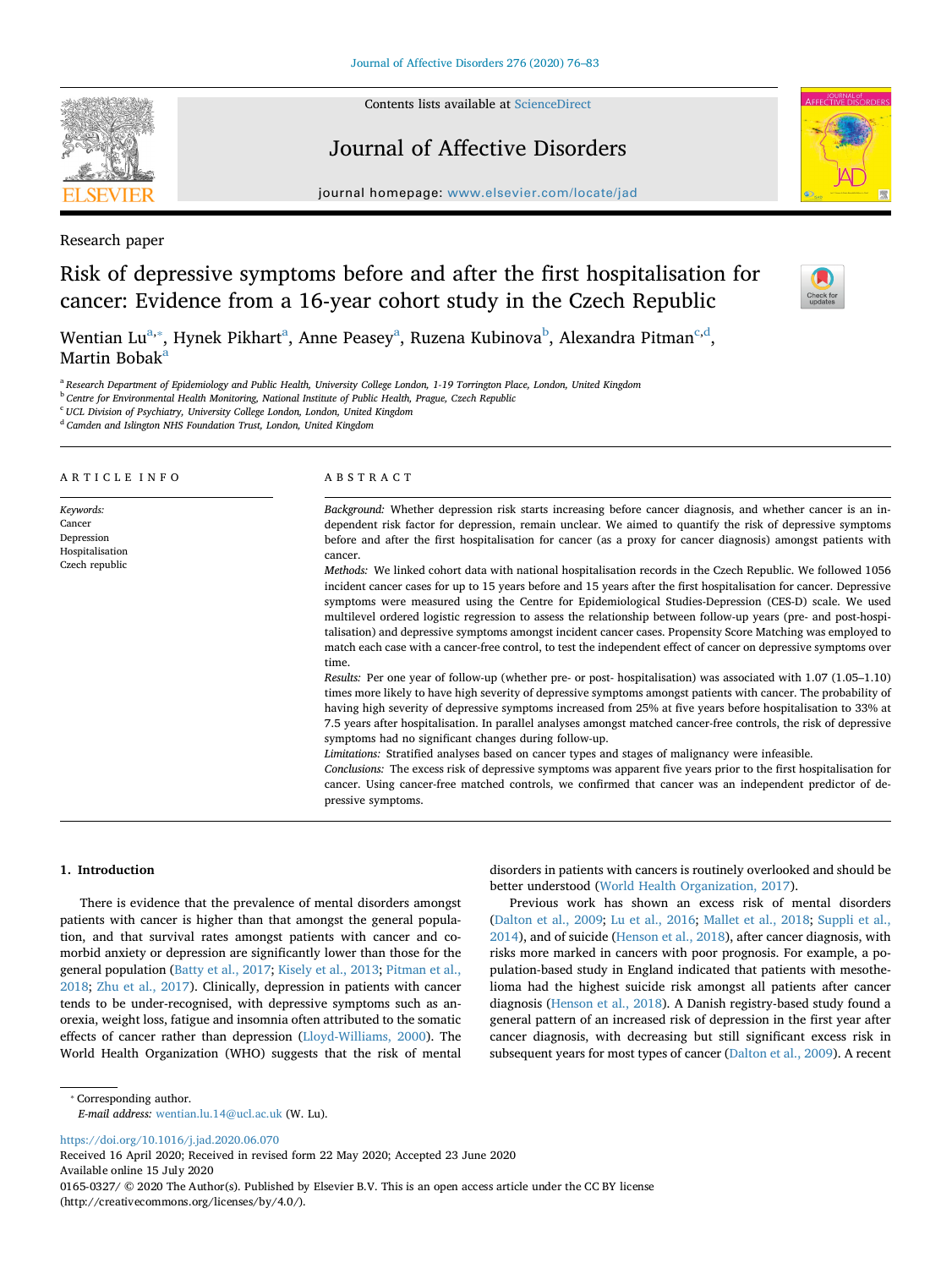study reported that the risk of mental disorders after cancer diagnosis in the United States (US) was significantly higher amongst patients with a prior history of mental disorders compared with those without psychiatric histories ([Mallet et al., 2018](#page-7-7)). A Swedish registry-based study suggested that risk of mental disorders both before and after cancer diagnosis increased to a greater extent amongst patients with cancers of poor prognosis (i.e. lung and colorectal cancers) compared with patients with other cancers (i.e. breast cancer) ([Lu et al., 2016](#page-7-6)). Generally risk of depression and anxiety applies at all points in the cancer trajectory, whether in curative or palliative treatment ([Burgess et al.,](#page-7-10) [2005;](#page-7-10) [Fallowfield et al., 1990](#page-7-11); [Mitchell et al., 2011\)](#page-7-12).

The onset of depression in relation to cancer diagnosis requires careful study, as it provides clues as to the aetiology of depression in the cancer context, including the putative effect of cancer-related inflammation on mental disorders ([Messay et al., 2012](#page-7-13)). Previous work has shown that the excess risk of depression is apparent in the year before cancer diagnosis, corresponding with the period of cancer diagnostic workup [\(Lu et al., 2016](#page-7-6)). This suggests that direct neuropsychiatric effects may be involved even before an awareness of cancer diagnosis, at which point predominant explanations for depression or anxiety involve biopsychosocial processes ([Pitman et al.,](#page-7-1) [2018\)](#page-7-1). The majority of work describing the association between cancer and depression derives from high-income countries, including the US, England, Denmark, Australia and Sweden [\(Batty et al., 2017](#page-6-0); [Burgess et al., 2005](#page-7-10); [Dalton et al., 2009;](#page-7-5) [Fallowfield et al., 1990](#page-7-11); [Henson et al., 2018](#page-7-9); [Kisely et al., 2013](#page-7-0); [Lu et al., 2016;](#page-7-6) [Suppli et al.,](#page-7-8) [2014;](#page-7-8) [Zhu et al., 2017](#page-7-2)). However, the generalisability of these findings to more recent years or amongst other populations is questionable.

To address the research gap, our 16-year longitudinal study aimed to assess the risk of depressive symptoms before and after the first hospitalisation for cancer (as a proxy for cancer diagnosis) in the Czech Republic. We investigated whether and when depressive symptoms occur before the first hospitalisation for cancer. We also used matched controls to evaluate the independent effect of cancer on depressive symptoms.

## **2. Methods**

## *2.1. Data*

Data were from the Health, Alcohol and Psychosocial factors In Eastern Europe (HAPIEE) study – Czech cohort, a prospective cohort study of a representative sample of 8857 individuals (response rate: 82%) aged 45–69 years at baseline in the Czech Republic [\(Peasey et al.,](#page-7-14) [2006\)](#page-7-14). Random samples stratified by gender and five-year age groups were selected from population registers. Written informed consent was obtained from all participants. The study received ethical approval from the ethics committee at University College London, UK (99/0081). We used data from baseline wave (2002–2005), wave 2 (2006–2008) and follow-up postal surveys in 2009, 2012, 2013, 2016 and 2017. The information on cancer diagnosis was obtained from the national hospitalisation records (2001–2017) of all participants, which contain information on, for example, dates of admission and discharge, ICD codes of primary, operation and other diagnosis, and whether being hospitalised for the first time for each diagnosis. We included 1056 (473 women) incident cancer cases (2003–2017) (Supplementary Figure S1), who were matched with population-based controls (matching ratio: 1:1) using Propensity Score Matching (PSM) ([Rosenbaum and](#page-7-15) [Rubin, 1983](#page-7-15)). [Fig. 1](#page-2-0) illustrates the detailed procedure of sample selection.

#### *2.2. Variables*

#### *2.2.1. Depressive symptoms*

Depressive symptoms were measured using the Centre for Epidemiological Studies-Depression (CES-D) scale [\(Radloff, 1977\)](#page-7-16), and

used as a time-varying outcome. The format of the CES-D scale used at baseline (CES-D-20; original 20-item measure, 4-category response) differed at Wave 2 (2006–2008), the 2009 postal surveys (CES-D-10; 10-item measure, Boston scale; 2-category response), and the 2012–2017 postal surveys (CES-D-10; 10-item measure, Andresen scale; 4-category response) ([Kohout et al., 1993;](#page-7-17) [Mohebbi et al., 2018](#page-7-18)). Cronbach's alpha values were all above 0.70, indicating acceptable reliability [\(Heale and Twycross, 2015](#page-7-19)). To maintain the integrity of the scale, up to four, one and one missing items, respectively, were allowed for calculating the sum scores based on original, Boston and Andresen scales. We substituted the mean values for missing items then summed all items ([Kohout et al., 1993\)](#page-7-17). For comparability of results over time, we organised sum scores into tertiles based on the entire sample size. High severity of depressive symptoms was defined as the highest tertile of CES-D scores.

## *2.2.2. Incident cancer cases*

We identified incident cancer cases in cancer-free individuals at baseline, measured as the first ever hospitalisation for any cancer (ICD-10: C00–C97) recorded on the national hospitalisation register during follow-up (as a proxy for cancer diagnosis), on a date later than the dates of baseline interview. Supplementary Figure S1 and Figure S2 illustrate the numbers of incident cancer cases (2003–2017), and the numbers of each type of cancer, respectively.

#### *2.2.3. Follow-up years*

We calculated each participant's number of years of follow-up using the date of depressive symptom measurement in each wave of data collection minus the date of the first hospitalisation for any cancer. The date of the first cancer hospitalisation (a proxy for diagnostic year) was set at zero. Negative and positive values designated pre-hospitalised (−15.0 to −0.1) and post-hospitalised (0.1 to 15.0) years. Supplementary Figure S3 shows a normal distribution of follow-up years.

## *2.2.4. Confounders*

We selected confounders based on previous evidence ([Batty et al.,](#page-6-0) [2017;](#page-6-0) [Bortolato et al., 2017;](#page-7-20) [Burgess et al., 2005](#page-7-10); [World Health Organization, 2017](#page-7-4)): baseline gender; age; marital status; education; smoking; alcohol use; fruit consumption; vegetable consumption; weekly hours of physical activity; diagnosed cardiovascular disease (CVD), diabetes and chronic respiratory diseases; and Body Mass Index.

## *2.3. Statistical methods*

We conducted univariate analysis of baseline relationships between confounders and depressive symptoms. We used multilevel ordered logistic regression to assess the longitudinal relationship between follow-up years and depressive symptoms amongst incident cancer cases, allowing for random intercepts. Multilevel modelling can handle attrition and wave non-response (which allows us to include incident cancer cases who died during the post-diagnostic period), unequal time spaces, and the inclusion of time-varying and between-individual covariates that are either continuous or discrete measures ([Curran et al.,](#page-7-21) [2010\)](#page-7-21).

A time-cohort model (repeat follow-up year model controlling for baseline age group) was estimated with full adjustment. We included year as a linear, quadratic, and a cubic term, to detect non-linear effects. We predicted the overall average probability of being in the highest tertile of CES-D scores in each year, considering both fixed and random effects based on this model. We fitted curves using kernelweighted local polynomial smoothing to explore non-linear effects of follow-up years, allowing the data to "speak for themselves" by fitting the response to a polynomial form of the regressor via locally weighted least squares ([Gasser and Müller, 1979](#page-7-22)). We produced curves within a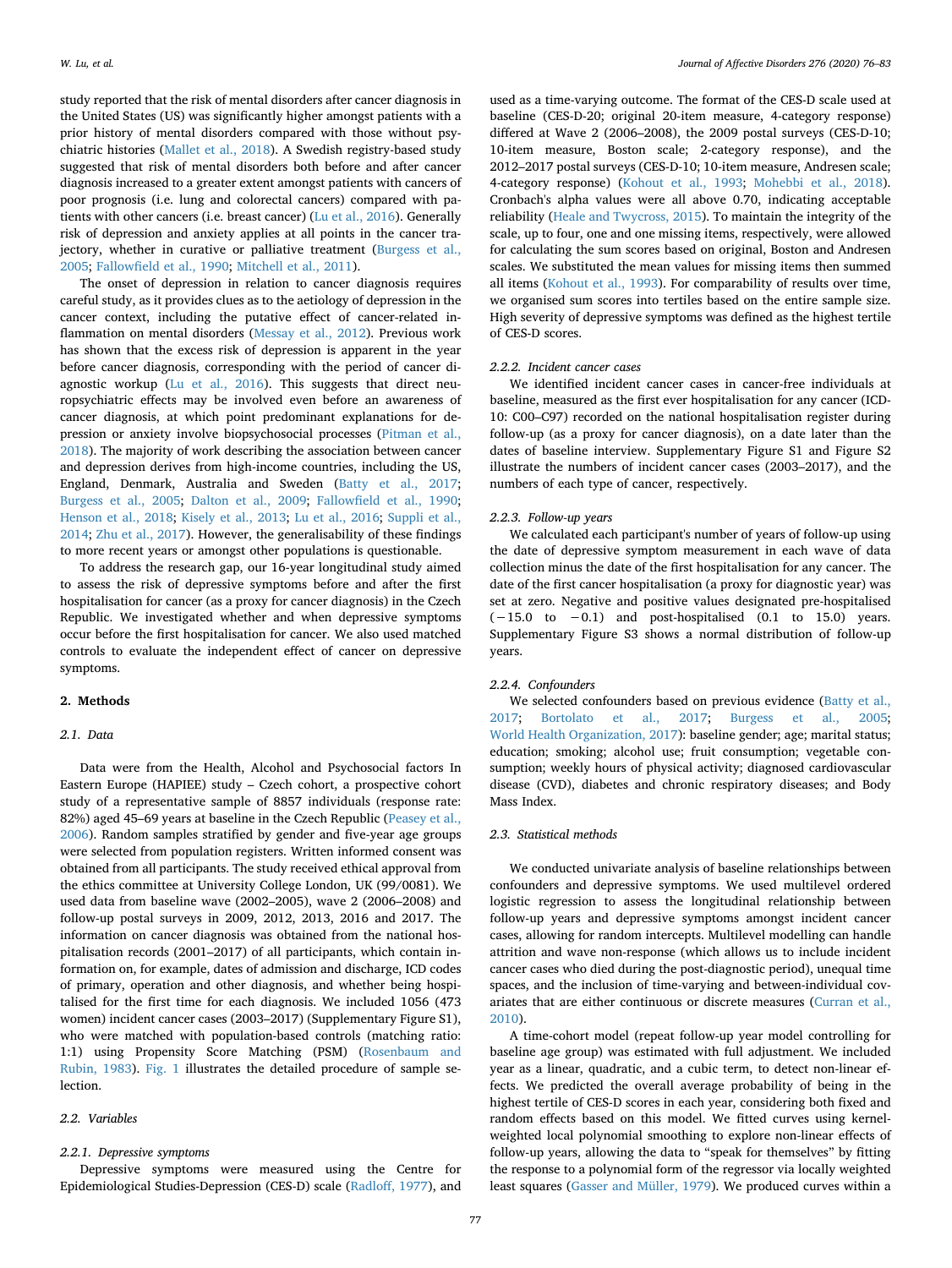<span id="page-2-0"></span>

**Fig. 1.** Flowchart of sample selection

<sup>a</sup>20 individuals with baseline cancer-free records were re-categorised as patients with cancer at baseline since they were diagnosed with cancer before entering the HAPIEE cohort according to their first hospitalisation records.

HAPIEE: Health, Alcohol and Psychosocial factors In Eastern Europe.

thirty-year range (15 pre-hospitalised years and 15 post-hospitalised years).

To test the independent effect of cancer on depressive symptoms over time, we used PSM to match each incident cancer case with a cancer-free participant based on similar propensity scores obtained from a logistic regression model adjusting for all aforementioned confounders [\(Rosenbaum and Rubin, 1983\)](#page-7-15). The nearest neighbour matching was used (calliper bound=0.04, mean bias= $1.8\%$ ) ([Rubin, 1973\)](#page-7-23). As a result, the observed baseline characteristics became very similar between incident cancer cases and those of cancer-free controls (Supplementary Table S1). In order to compare risk of depressive symptoms before and after a hypothetical non-cancer diagnosis date in cancer-free controls, each control was allocated a non-exposure data, which was the date of the first cancer hospitalisation of his or her matched treated participant. We assessed the unadjusted relationships between follow-up years and depressive symptoms in both groups. We also predicted the overall probabilities of being in the highest tertile of CES-D scores after year=0 in both groups.

We conducted a *post hoc* analysis to confirm whether the risk of depressive symptoms did indeed increase in the five years prior to the first cancer hospitalisation. For this, we applied fully-adjusted piecewise regression with three segments separated by two "knots" (at year −5 and 0) ([Ryan and Porth, 2007\)](#page-7-24), to quantify the slope changes of the probability of being in the highest tertile of CES-D scores. Three independent variables were included in piecewise regression, reflecting three segments: '6–15 years before hospitalisation' '1–4 years before hospitalisation' and '1–15 years after hospitalisation'.

## *2.3.1. Sensitivity analyses*

We compared baseline characteristics between the analysed  $(N = 1056)$  and excluded incident cancer cases  $(N = 181)$ , to explore whether missing data were likely to bias findings. We also employed another harmonisation strategy – converting the CES-D sum scores into z-scores (mean  $[S.D.] = 0$  [1]) and re-run the fully-adjusted model using the continuous z-scores, which helps predict the overall changes of depressive symptoms over time, and make further comparison with other samples.

All analyses were performed using Stata SE 15 ([StataCorp, 2017](#page-7-25)), with a p-value threshold of  $< 0.05$  for statistical significance.

## **3. Results**

## *3.1. Baseline sample characteristics*

[Table 1](#page-3-0) presents baseline sample characteristics amongst incident cancer cases. Over half (55%) this sample were men. Participants were mainly aged between 50 and 69 years, married or cohabiting, and had vocational or secondary education at baseline. Around 30% of participants were current smokers. Around 15% of participants consumed alcohol more than 5 times per week. Participants consumed a mean of 3.48 (S.D. = 3.52) and 3.13 (S.D. = 2.25) portions of fruit and vegetable per day, respectively. The mean hours spent on physical activity per week were 13.49, but with wide variation (S.D. = 12.50). The majority of the participants were diagnosed with diabetes, CVD, or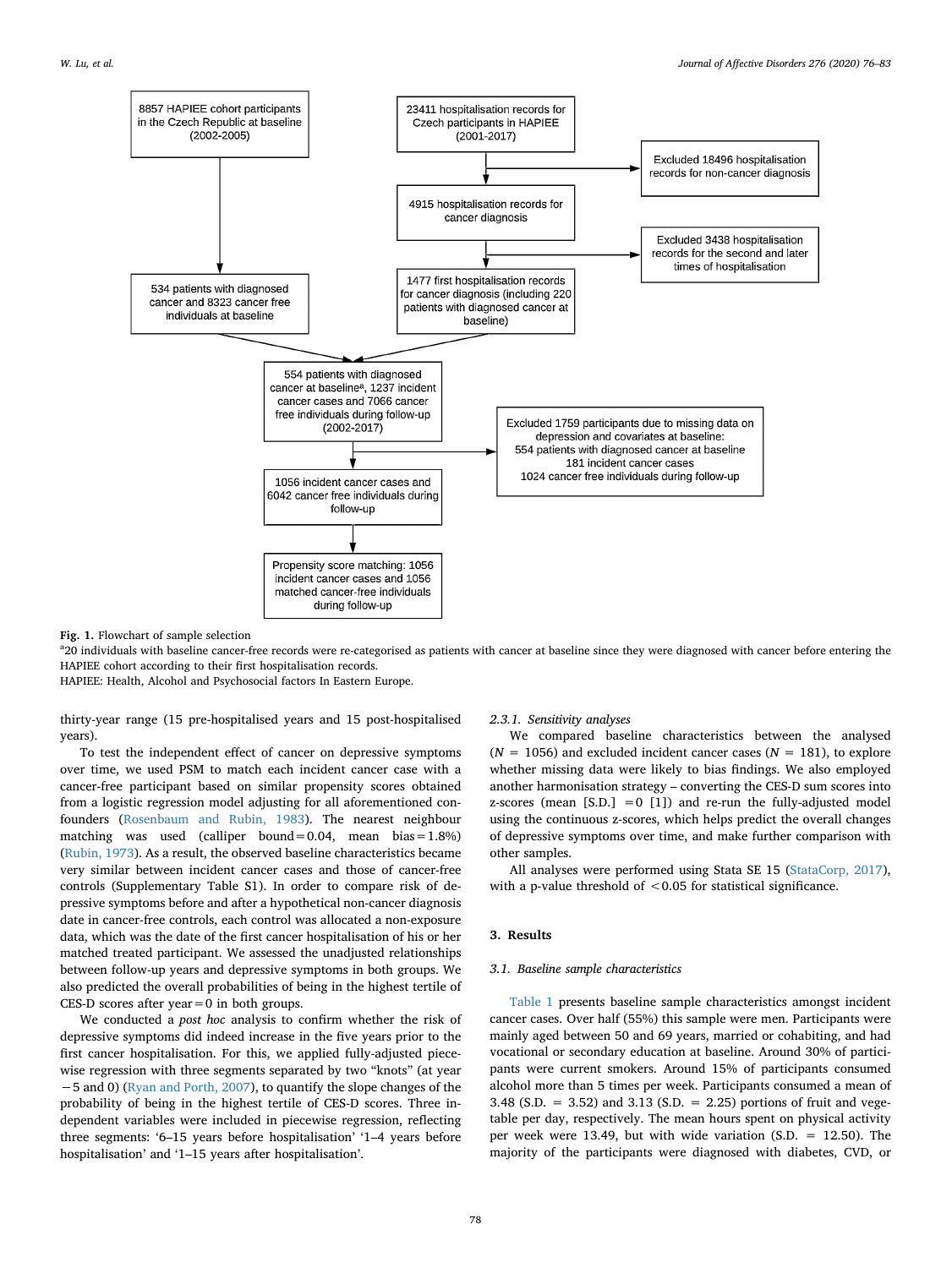#### <span id="page-3-0"></span>**Table 1**

Baseline sample characteristics amongst incident cancer cases ( $N = 1056$ ).

| Risk factors                                  | Total         | CES-D scores - lowest tertile<br>(39.68%) | CES-D scores - middle tertile<br>(33.62%) | CES-D scores - highest tertile<br>$(26.70\%)$ |  |  |
|-----------------------------------------------|---------------|-------------------------------------------|-------------------------------------------|-----------------------------------------------|--|--|
| Gender (%)                                    |               |                                           |                                           |                                               |  |  |
| Men                                           | 55.21         | 43.57                                     | 33.79                                     | 22.64                                         |  |  |
| Women                                         | 44.79         | 34.88                                     | 33.40                                     | 31.71                                         |  |  |
| Age (%)                                       |               |                                           |                                           |                                               |  |  |
| $< 50$ years                                  | 6.16          | 38.46                                     | 26.15                                     | 35.38                                         |  |  |
| $50 - 59$ years                               | 32.10         | 38.35                                     | 32.15                                     | 29.50                                         |  |  |
| $60-69$ years                                 | 59.09         | 40.06                                     | 35.26                                     | 24.68                                         |  |  |
| $\geq$ 70 years                               | 2.65          | 50.00                                     | 32.14                                     | 17.86                                         |  |  |
| Marital status (%)                            |               |                                           |                                           |                                               |  |  |
| Married/Cohabiting                            | 74.91         | 43.24                                     | 34.01                                     | 22.76                                         |  |  |
| Single/Divorced/Separated                     | 14.20         | 30.67                                     | 35.33                                     | 34.00                                         |  |  |
| Widowed                                       | 10.89         | 26.96                                     | 28.70                                     | 44.35                                         |  |  |
| Education (%)                                 |               |                                           |                                           |                                               |  |  |
| University degree                             | 13.83         | 50.68                                     | 26.03                                     | 23.29                                         |  |  |
| Secondary education                           | 35.04         | 41.62                                     | 33.51                                     | 24.86                                         |  |  |
| Vocational education                          | 38.26         | 37.87                                     | 36.39                                     | 25.74                                         |  |  |
| Primary education or below                    | 12.88         | 27.94                                     | 33.82                                     | 38.24                                         |  |  |
| Smoking (%)                                   |               |                                           |                                           |                                               |  |  |
| Non-smokers                                   | 37.88         | 38.25                                     | 34.25                                     | 27.50                                         |  |  |
| Previous smokers                              | 32.10         | 39.82                                     | 36.87                                     | 23.30                                         |  |  |
| Current smokers (<1 cigarette per day)        | 1.80          | 36.84                                     | 47.37                                     | 15.79                                         |  |  |
| Current smokers ( $\geq 1$ cigarette per day) | 28.22         | 41.61                                     | 28.19                                     | 30.20                                         |  |  |
| Alcohol consumption (%)                       |               |                                           |                                           |                                               |  |  |
| Non-alcohol consumers                         | 12.31         | 29.23                                     | 36.15                                     | 34.62                                         |  |  |
| $<$ 1 time per month                          | 25.28         | 40.82                                     | 31.46                                     | 27.72                                         |  |  |
| 1-3 times per month                           | 20.64         | 38.53                                     | 33.94                                     | 27.52                                         |  |  |
| 1-4 times per week                            | 26.33         | 40.29                                     | 33.45                                     | 26.26                                         |  |  |
| $\geq$ 5 times per week                       | 15.44         | 46.63                                     | 34.97                                     | 18.40                                         |  |  |
| Physical activity (hours per week)            |               |                                           |                                           |                                               |  |  |
| Mean $(S.D.)$                                 | 13.49 (12.50) | 14.07 (12.54)                             | 13.44 (12.69)                             | 12.70 (12.21)                                 |  |  |
| Fruit consumption (portions per day)          |               |                                           |                                           |                                               |  |  |
| Mean $(S.D.)$                                 | 3.48 (3.52)   | 3.59(3.51)                                | 3.44 (3.98)                               | 3.37(2.84)                                    |  |  |
| Vegetable consumption (portions per day)      |               |                                           |                                           |                                               |  |  |
| Mean $(S.D.)$                                 | 3.13(2.25)    | 3.17(2.00)                                | 3.08(2.44)                                | 3.14(2.35)                                    |  |  |
| Diabetes (%)                                  |               |                                           |                                           |                                               |  |  |
| No                                            | 86.84         | 40.13                                     | 33.48                                     | 26.39                                         |  |  |
| Yes                                           | 13.16         | 36.69                                     | 34.53                                     | 28.78                                         |  |  |
| Cardiovascular disease (%)                    |               |                                           |                                           |                                               |  |  |
| No                                            | 83.62         | 40.77                                     | 33.41                                     | 25.82                                         |  |  |
| Yes                                           | 16.38         | 34.10                                     | 34.68                                     | 31.21                                         |  |  |
| Chronic respiratory diseases (%)              |               |                                           |                                           |                                               |  |  |
| No                                            | 83.05         | 42.42                                     | 33.07                                     | 24.52                                         |  |  |
| Yes                                           | 16.95         | 26.26                                     | 36.31                                     | 37.43                                         |  |  |
| Body Mass Index (%)                           |               |                                           |                                           |                                               |  |  |
| Normal weight (BMI 18.5 to 24.9)              | 20.83         | 40.91                                     | 26.36                                     | 32.73                                         |  |  |
| Pre-obesity (BMI 25.0 to 29.9)                | 44.79         | 39.53                                     | 36.15                                     | 24.31                                         |  |  |
| Obesity (BMI $\geq$ 30.0)                     | 34.38         | 39.12                                     | 34.71                                     | 26.17                                         |  |  |

CES-D: Centre for Epidemiological Studies-Depression; S.D.: Standard Deviation; BMI: Body Mass Index.

chronic respiratory diseases, and 45% and 34% were pre-obese and obese, respectively.

Our sample contained more than twenty types of cancer. The sample sizes of different types of cancer were diverse (Supplementary Figure S2). For example, there were 102, 118 and 141 incident cases of lung (C33, C34), breast (C50) and prostate (C61) cancers, respectively; whereas there were only 3, 23, 18 incident cases of oesophagus (C15), stomach (C16) and brain cancers, respectively.

Supplementary Table S2 shows the univariate relationships between confounders and depressive symptoms amongst incident cancer cases. Participants who were female, unmarried, diagnosed with cardiovascular or chronic respiratory diseases, or had vocational or primary education or below, were more likely to have depressive symptoms at baseline than those who were male, married, diagnosed without cardiovascular or chronic respiratory diseases, or who had a university degree. However, compared with non-alcohol consumers, alcohol consumers were less likely to have depressive symptoms at baseline.

## *3.2. Association between follow-up years and depressive symptoms*

[Table 2](#page-4-0) shows the results of our fully-adjusted model describing the association between follow-up years and depressive symptoms amongst incident cancer cases. After controlling for covariates, years of followup were positively associated with severity of depressive symptoms. For each year of observation, patients with cancer were 1.07 (95%CI: 1.05–1.10) times more likely to be in the highest tertile of CES-D scores (whether pre- or post-diagnosis). We also found significant quadratic and cubic effects of year, suggesting a non-linear effect of year on depressive symptoms.

[Fig. 2](#page-4-1) illustrates the predicted probability of being in the highest tertile of CES-D scores during follow-up amongst incident cancer cases, with year=0 as a proxy for cancer diagnosis. Overall, although the change in probability between two subsequent years was small, the cubic shape of the curve was statistically significant ([Table 2,](#page-4-0) 0.9997, 95%CI: 0.9994–0.9999). The probability was around 25% at five years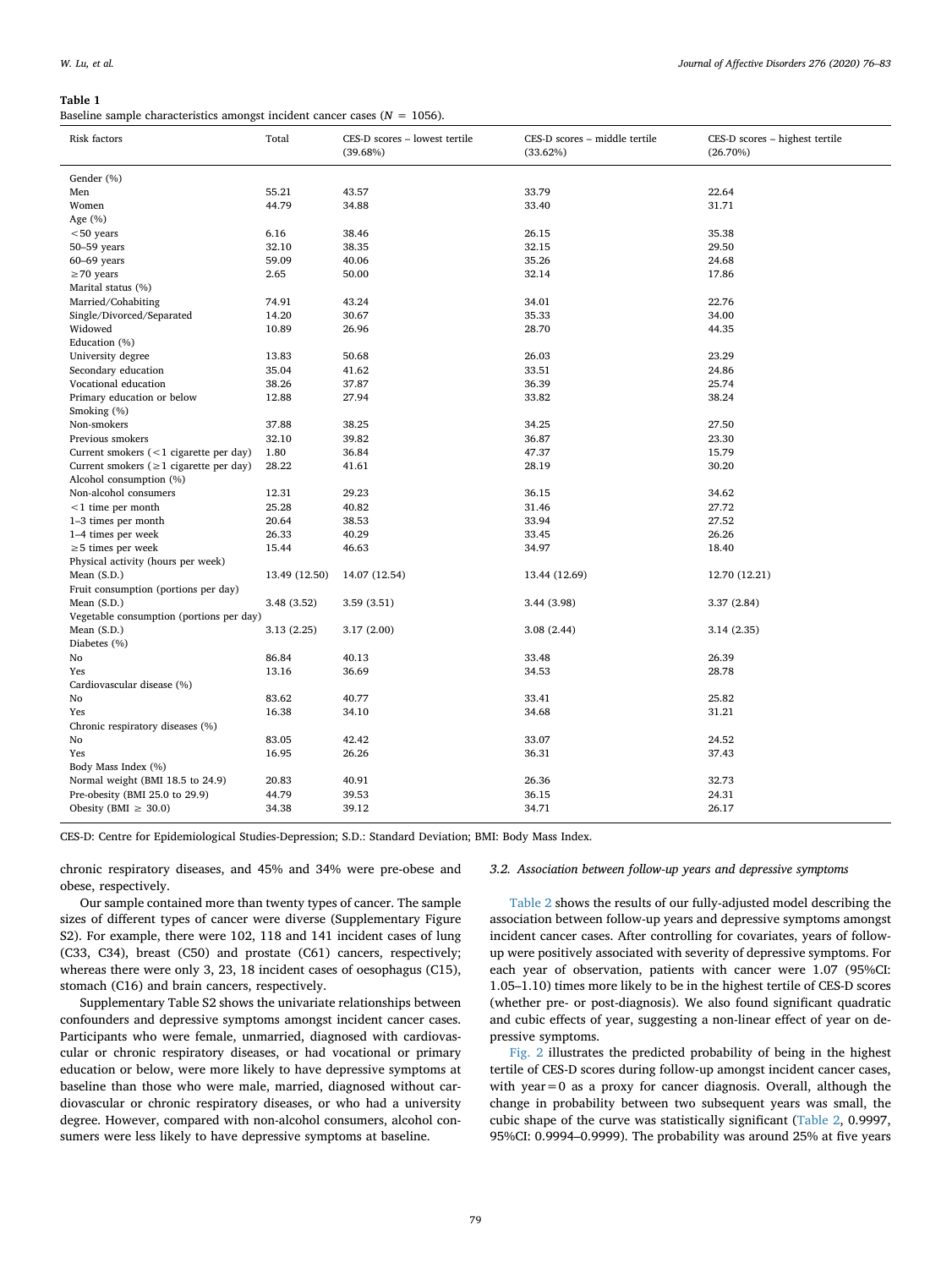#### <span id="page-4-0"></span>**Table 2**

Fully-adjusted multilevel models for associations between years of follow-up (over the whole period of observation) and depressive symptom scores amongst incident cancer cases ( $N = 1056$ ).

| Fixed effects                                 | ORs (95%CIs)           | P-values |  |
|-----------------------------------------------|------------------------|----------|--|
| Year                                          | $1.07(1.05 - 1.10)$    | < 0.001  |  |
| Year <sup>2</sup> *                           | 1.0020 (1.0001-1.0039) | 0.037    |  |
| $Year^{3*}$                                   | 0.9997 (0.9994-0.9999) | 0.005    |  |
| Gender                                        |                        |          |  |
| Men (reference)                               |                        |          |  |
| Women                                         | 1.45 (1.12–1.89)       | 0.005    |  |
| Age                                           |                        |          |  |
| $<$ 50 years (reference)                      |                        |          |  |
| 50-59 years                                   | 1.26 (0.78-2.05)       | 0.341    |  |
| $60-69$ years                                 | 1.11 (0.69-1.78)       | 0.671    |  |
| $\geq$ 70 years                               | $0.90(0.40 - 2.04)$    | 0.802    |  |
| Marital status                                |                        |          |  |
| Married/Cohabiting (reference)                |                        |          |  |
| Single/Divorced/Separated                     | 1.51 (1.09-2.10)       | 0.013    |  |
| Widowed                                       | 2.41 (1.66-3.49)       | < 0.001  |  |
| Education                                     |                        |          |  |
| University degree (reference)                 |                        |          |  |
| Secondary education                           | $0.89(0.64 - 1.24)$    | 0.493    |  |
| Vocational education                          | $1.11(0.80 - 1.55)$    | 0.539    |  |
| Primary education or below                    | 1.93 (1.23-3.04)       | 0.004    |  |
| Smoking                                       |                        |          |  |
| Non-smokers (reference)                       |                        |          |  |
| Previous smokers                              | $0.83(0.64 - 1.09)$    | 0.188    |  |
| Current smokers $(< 1$ cigarette per day)     | $0.62(0.27-1.40)$      | 0.246    |  |
| Current smokers ( $\geq 1$ cigarette per day) | $0.96(0.72 - 1.28)$    | 0.777    |  |
| Alcohol consumption                           |                        |          |  |
| Non-alcohol consumers (reference)             |                        |          |  |
| $<$ 1 time per month                          | $0.95(0.64 - 1.42)$    | 0.818    |  |
| 1-3 times per month                           | $0.88(0.58 - 1.33)$    | 0.543    |  |
| 1–4 times per week                            | $1.05(0.70-1.58)$      | 0.820    |  |
| $\geq$ 5 times per week                       | $0.77(0.49 - 1.22)$    | 0.271    |  |
| Physical activity (hours per week)            | $1.00(0.99 - 1.01)$    | 0.615    |  |
| Fruit consumption (portions per day)          | $0.97(0.94 - 1.00)$    | 0.084    |  |
| Vegetable consumption (portions per day)      | $0.99(0.94 - 1.05)$    | 0.856    |  |
| <b>Diabetes</b>                               |                        |          |  |
| No (reference)                                |                        |          |  |
| Yes                                           | $1.27(0.91 - 1.77)$    | 0.167    |  |
| Cardiovascular disease                        |                        |          |  |
| No (reference)                                |                        |          |  |
| Yes                                           | 2.00 (1.46-2.74)       | < 0.001  |  |
| Chronic respiratory diseases                  |                        |          |  |
| No (reference)                                |                        |          |  |
| Yes                                           | 1.69 (1.25–2.29)       | 0.001    |  |
| Body Mass Index                               |                        |          |  |
| Normal weight (BMI 18.5 to 24.9) (reference)  |                        |          |  |
| Pre-obesity (BMI 25.0 to 29.9)                | $1.04(0.78 - 1.40)$    | 0.791    |  |
| Obesity (BMI $\geq$ 30.0)<br>Thresholds       | $1.21(0.88 - 1.67)$    | 0.232    |  |
|                                               | Log-odds               | S.E.     |  |
| Cut1                                          | $0.08 (-0.64 - 0.79)$  | 0.36     |  |
| Cut2                                          | 1.71 (0.99-1.91)       | 0.37     |  |
| Random effects                                | Variance (95%CI)       | S.E.     |  |
| Individual level                              | $1.55(1.26-1.91)$      | 0.16     |  |

OR: Odds Ratio; 95%CI: 95% Confidence Interval; BMI: Body Mass Index; S.E.: Standard Error.

<span id="page-4-3"></span>\* Year<sup>2</sup>: quadratic term of year; Year<sup>3</sup>: cubic term of year.

before hospitalisation, and increased to around 32% at five years after hospitalisation. Thereafter, the probability continued increasing at a slower rate until its highest point (around 33%) at 7.5 years after hospitalisation. The predicted values prior to 10 years pre-hospitalisation or after 10 years post-hospitalisation were dispersed, due to the small sample size for those followed-up for more than 10 years before or after hospitalisation (Supplementary Figure S3). The fitted curve prior to 10 years pre- or 10 years post-diagnosis could therefore be subject to biased interpretation.

## *3.3. Independent effect of cancer on depressive symptoms*

[Table 3](#page-4-2) presents the results of multilevel models comparing incident

<span id="page-4-1"></span>

**Fig. 2.** Predicted probabilities of being in the highest tertile of CES-D scores over time amongst incident cancer cases  $(N = 1065)$ CES-D: Centre for Epidemiological Studies-Depression.

#### <span id="page-4-2"></span>**Table 3**

Associations between follow-uptime (years) and depressive symptoms in cancer  $(N = 1056)$  and cancer-free[\\*](#page-4-4)  $(N = 1056)$  groups.

|                   | Incident cancer cases (cancer<br>group) |          | Matched individuals (cancer-free<br>group) |          |  |
|-------------------|-----------------------------------------|----------|--------------------------------------------|----------|--|
| Fixed effects     | ORs (95%CIs)                            | P-values | ORs (95%CIs)                               | P-values |  |
| Year              | $1.07(1.05-1.10)$                       | < 0.001  | $1.02(1.00-1.05)$                          | 0.056    |  |
| Year <sup>2</sup> | 1.0019                                  | 0.044    | 1.0012                                     | 0.167    |  |
|                   | $(1.0001 - 1.0038)$                     |          | $(0.9995 - 1.0029)$                        |          |  |
| Year <sup>3</sup> | 0.9997                                  | 0.006    | 1.0000                                     | 0.428    |  |
|                   | $(0.9994 - 0.9999)$                     |          | $(0.9997 - 1.0002)$                        |          |  |
| Thresholds        | Log-odds                                | S.E.     | Log-odds                                   | S.E.     |  |
| Cut1              | $-0.51$                                 | 0.07     | $-0.52$                                    | 0.07     |  |
|                   | $(-0.65 - -0.37)$                       |          | $(-0.66 - -0.37)$                          |          |  |
| Cut2              | $1.11(0.97-1.25)$                       | 0.07     | $1.10(0.96 - 1.25)$                        | 0.07     |  |
| Random effects    | Variance                                | S.E.     | Variance                                   | S.E.     |  |
|                   | (95%CI)                                 |          | $(95\%CI)$                                 |          |  |
| Individual level  | 1.87 (1.53–2.27)                        | 0.19     | 2.24 (1.87-2.68)                           | 0.20     |  |

OR: Odds Ratio; 95%CI: 95% Confidence Interval; S.E.: Standard Error.

<span id="page-4-4"></span>⁎ Each cancer free control was allocated a non-exposure data, which was the date of first cancer hospitalisation of his/her matched cancer case.

cancer cases and matched cancer-free controls. Patients with cancer were at a significantly increased risk of high depressive symptom burden over time, whether in linear (1.07, 95%CI: 1.05–1.10) or nonlinear models. In the cancer-free group, both linear and non-linear effects of follow-up year were non-significant. Supplementary Figure S4 compares the predicted probabilities of being in the highest tertile of CES-D scores after hospitalisation between cancer and cancer-free groups. For the cancer-free group, the probability did not change over time, but for the incident cancer group, it increased for around five years post- hospitalisation, and thereafter continued increasing but at a slower rate, to its highest point at 7.5 years. Participants with cancer had significantly greater probabilities of higher depressive symptoms than cancer-free controls from around three years to twelve years posthospitalisation, suggesting an independent effect of cancer on depressive symptoms after hospitalisation.

## *3.4. Slope change of the probabilities of trajectory of depressive symptoms*

The results of piecewise regression ([Table 4](#page-5-0)) found that the slope change of the curve was statistically significant at five years before hospitalisation (0.12, 95%CI: 0.07–0.18), confirming that the probability of being in the highest tertile of CES-D scores started to increase at a greater rate at five years before hospitalisation. Although the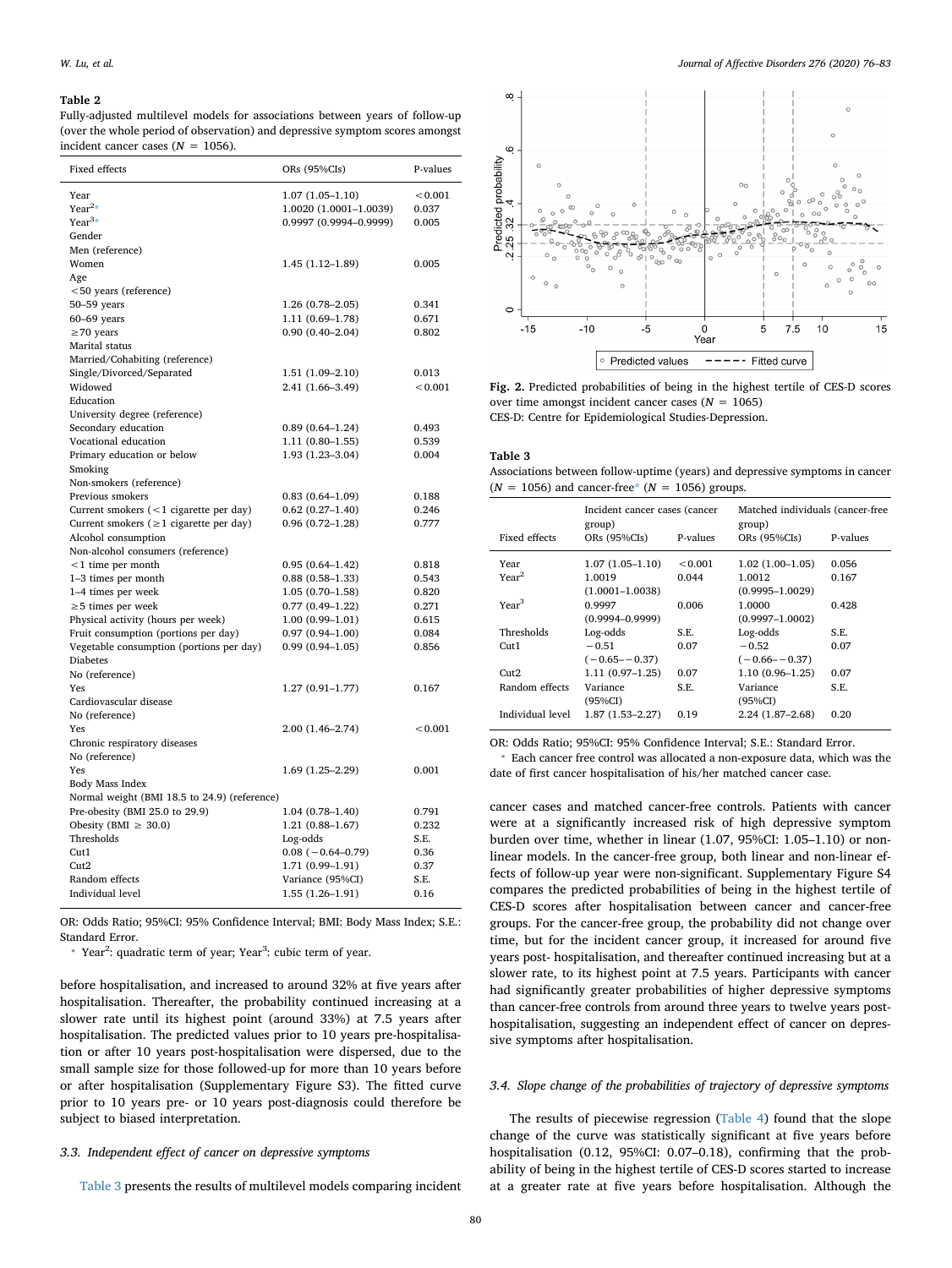#### <span id="page-5-0"></span>**Table 4**

Changes of the probability of being in the highest tertile of CES-D scores at 6–15 and 1–4 years before hospitalisation s, and 1–15 years after hospitalisation.

| Probabilities                                                                                | Slope (change per year) | $95\%$ CIs       | P-values      |
|----------------------------------------------------------------------------------------------|-------------------------|------------------|---------------|
| 6–15 years before hospitalisation                                                            | $-0.06$                 | $(-0.10 - 0.02)$ | 0.007         |
| 1-4 years before hospitalisation                                                             | 0.11                    | $(0.07 - 0.15)$  | ${}_{<0.001}$ |
| Change (between 6 and 15 years and 1–4 years before hospitalisation)                         | 0.12                    | $(0.07 - 0.18)$  | ${}_{0.001}$  |
| 1-15 years after hospitalisation                                                             | 0.07                    | $(0.01 - 0.13)$  | 0.024         |
| Change (between 1 and 4 years before hospitalisation and $1-15$ years after hospitalisation) | $-0.05$                 | $(-0.12 - 0.03)$ | 0.250         |

CES-D: Centre for Epidemiological Studies-Depression; 95%CI: 95% Confidence Interval.

probability continued to increase after year of hospitalisation (0.07, 95%CI: 0.01–0.13), this rate of change was not statistically significant (−0.05, 95%CI: −0.12–0.13).

#### *3.5. Sensitivity analyses*

Compared with participants included in our analysis, excluded participants had lower education and consumed less alcohol, but were more likely to have CVD and high CES-D scores at baseline (Supplementary Table S3). Besides, we found similar results when using the z-scores of CES-D to test the relationship between follow-up years and depressive symptoms (Supplementary Table S4).

#### **4. Discussion**

## *4.1. Main findings*

In this 16-year cohort study of 1056 incident cancer cases, we found a positive association between years of follow-up and depressive symptoms, covering the period both before and after the date of the first hospitalisation for cancer that we used as a proxy for cancer diagnosis. We found that the risk of depressive symptoms started increasing at five years before hospitalisation, and continued to increase until 7.5 years after hospitalisation. The most likely explanation is that our proxy for cancer diagnosis (the first hospitalisation for cancer) was much later than actual cancer diagnosis. However, even assuming a lag time of one year from diagnosis to the first hospitalisation, a four-year period of excess risk for depression prior to diagnosis is surprising, and highly suggestive of direct neuropsychiatric explanations. Using PSM, we confirmed that cancer was an independent predictor of depressive symptoms.

#### *4.2. Results in the context of other studies*

Other work has found the risk of mental disorders to increase prior to cancer diagnosis, including analysis of Swedish registers [\(Lu et al.,](#page-7-6) [2016\)](#page-7-6), in which risk of depression, anxiety, substance abuse, somatoform/conversion disorder, and stress reaction/adjustment disorder increased from 10 months before cancer diagnosis, peaked during the first week after diagnosis, and decreased rapidly thereafter, but remained elevated 10 years after diagnosis. Our findings also provide one explanation for the increased risk of suicide after a cancer diagnosis ([Henson et al., 2018](#page-7-9)). Our finding of an excess risk of depressive disorders even prior to hospitalisation (used as a proxy for diagnosis), is consistent with previous work ([Lu et al., 2016](#page-7-6)), prompting speculation about potential explanations. A pre-diagnostic phase of cancer-related systemic inflammation has been proposed [\(Mallet et al., 2017](#page-7-26)), leading to microglial dysfunction that is associated with psychiatric disorders including depression ([Diakos et al., 2014;](#page-7-27) [Krishnan and Nestler, 2008](#page-7-28); [Reus et al., 2015\)](#page-7-29). It is possible that systemic inflammation contributes to the risk of depressive symptoms, effecting behavioural, affective and cognitive changes that are consistent with major depressive symptoms ([Krishnan and Nestler, 2008](#page-7-28); [Messay et al., 2012](#page-7-13)).

Explanations involving systemic inflammatory effects are somewhat weakened by the similarities in risk of mental disorders before cancer

diagnosis when comparing patients with localised or non-metastatic cancers and those with locally advanced or metastatic cancers ([Lu et al.,](#page-7-6) [2016\)](#page-7-6). An alternative physiological explanation is that non-inflammatory cancer symptoms before diagnosis, such as anaemia, are associated with depression [\(Onder et al., 2005](#page-7-30)). A Swedish study estimated the risk of cancer in relation to haemoglobin concentration (a marker of anaemia) during the five years before cancer diagnosis, finding a long-duration of haemoglobin decline before cancer diagnosis: haemoglobin concentration had started declining three years before cancer diagnosis for malignancies including stomach cancer, multiple myeloma and lymphatic leukaemia ([Edgren et al., 2010](#page-7-31)). It is also possible that depressive symptoms are the presenting complaint for specific cancers with neuropsychiatric effects ([Benros et al., 2009](#page-7-32)), including pancreatic cancer, pituitary tumours, and non-small cell lung cancer ([Makrilia et al., 2009;](#page-7-33) [Pitman et al., 2018\)](#page-7-1), although these are in the minority.

Biopsychosocial explanations are also possible, including the effect of rumination about pre-diagnostic cancer symptoms and the psychological stress of undergoing clinical evaluation for a suspected malignancy [\(Lu et al., 2017](#page-7-34)). Psychological stress relating to a cancer diagnosis can itself can have physiological effects (such as sustained stress causing activation of the hypothalamo-pituitary-adrenal axis), giving rise to psychological symptoms that can reach diagnostic thresholds for depression ([Pitman et al., 2018](#page-7-1)). Psychological stress following cancer diagnosis, including the stress of treatment, might also activate inflammatory pathways, with a bidirectional association with low mood ([Messay et al., 2012\)](#page-7-13).

#### *4.3. Strengths and limitations*

We used a population-based representative sample to investigate an important yet under-researched clinical question in a geographical region with a high prevalence of alcohol-related risk factors for cancer ([World Health Organization, 2018](#page-7-35)). Using routine clinical data, we examined time trends over a period of up to 15 years prior to the first hospitalisation for cancer, and 15 years after the first hospitalisation, including a validated measure of depressive symptoms ([Kohout et al.,](#page-7-17) [1993;](#page-7-17) [Radloff, 1977\)](#page-7-16). We used advanced statistical methods, including multilevel modelling, to predict the trajectory of the probabilities of depressive symptoms before and after the first hospitalisation for cancer, piecewise regression to quantify the slope changes in this trajectory, and propensity score matched controls to explore whether cancer was an independent risk factor for depression.

This study has several limitations. Firstly, we excluded 181 incident cancer cases due to missing data for depressive symptoms and confounders. Given the differences between included and excluded cases, it is possible that our analysis underestimated the effects of education, alcohol consumption and CVD on depressive symptoms.

Secondly, due to a lack of dates of cancer diagnosis in outpatient clinics, we ascertained cancer diagnosis using the first hospitalisation for cancer, thereby defining the date of the first cancer hospitalisation as a proxy for cancer diagnostic date may have been later than the date of cancer diagnosis at outpatient clinics, particularly for cancers of the blood and skin. However, even assuming a lag time of one year from outpatient diagnosis to the first hospitalisation, a four-year period of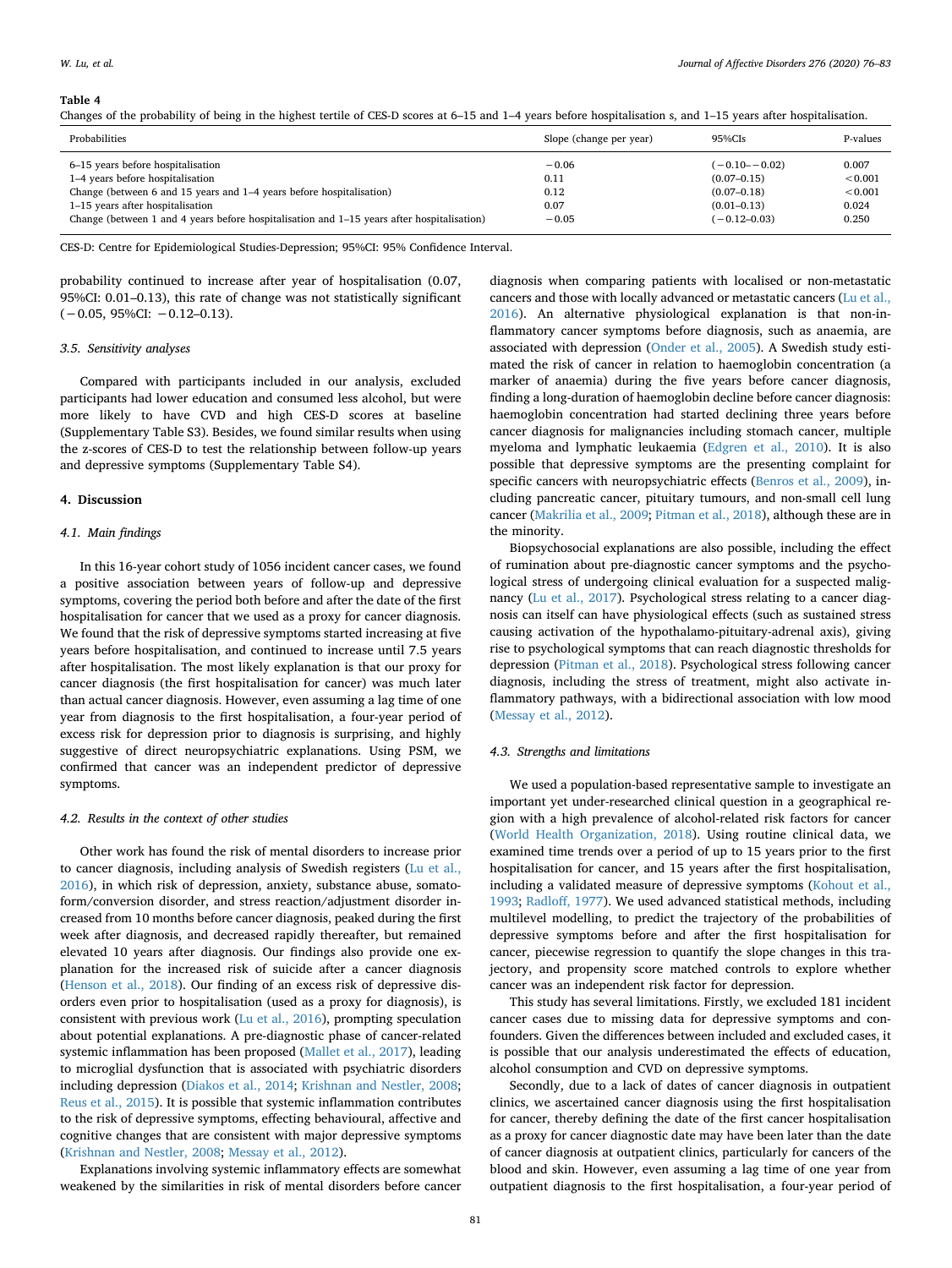excess risk for depression prior to cancer diagnosis from our analysis, is highly suggestive of direct neuropsychiatric explanations.

Thirdly, stratified analysis by cancer types was not conducted due to the small sample size for each type of cancer, although this variable was available (Supplementary Figure S2). In the Czech Republic, first hospitalisation for cancer can occur at any of I-III clinical stages of cancer ([National Cancer Control Programme, 2011\)](#page-7-36). However, we lacked a measure of cancer stage at first hospitalisation, which is likely to influence psychological health and suicide risk [\(Bjorkenstam et al., 2005](#page-7-37)). Information on antidepressant prescriptions was unknown. Antidepressants may influence cancer risk by affecting the immune system, representing as a potential confounder of the cancer – depression relationship [\(Steingart and Cotterchio, 1995](#page-7-38)). We also lacked a measure of the proportion of admissions involving emergency presentations ([Herbert et al., 2019\)](#page-7-39), so could not include these in our interaction tests. Variations in cancer types, stages of malignancy, antidepressant use and emergency presentations could explain the individual-level residuals in random effects in the fully-adjusted model in [Table 2.](#page-4-0) Future stratified analyses by cancer types and stages of malignancy based on cohort studies with larger sample sizes are needed.

Fourthly, our outcome was a self-rated measure of depressive symptoms rather than a clinical diagnosis of depression, creating the potential for reporting bias. However, the CES-D scale is capable of distinguishing the severity of depression and providing valid information on which to base decisions about psychiatric treatment ([Kohout et al., 1993;](#page-7-17) [Radloff, 1977](#page-7-16)). We harmonised sum CES-D scores using tertiles, making it more difficult to compare our results with other samples, as tertiles were dependant on the dataset used for the current analysis [\(Bennette and Vickers, 2012](#page-6-1)). However, we found similar results for the main relationship when using z-scores of CES-D (Supplementary Table S5), suggesting that different harmonisation strategies would not bring bias for the true relationship. Our findings are also consistent with previous evidence ([Lu et al., 2016\)](#page-7-6).

Lastly, our univariate analysis found that alcohol consumers were less likely to have depressive symptoms than non-alcohol consumers at baseline. Previous studies have suggested a U-shaped relationship between frequency of alcohol consumption and mortality amongst US middle-aged and older adults [\(Thun et al., 1997](#page-7-40)) and British men ([Marmot et al., 1981](#page-7-41)) as well as in relation to psychological distress amongst young British adults [\(Power et al., 1998\)](#page-7-42). One explanation for this pattern is that the low consumption group includes former heavy drinkers, who stopped drinking due to worsening health or chronic medical conditions, and who may also be at higher risk of mental health problems ([Boden and Fergusson, 2011](#page-7-43)). It is possible that in our study non-alcohol consumers included abstainers who are more likely to have severe depressive symptoms associated with previous misuse than the current alcohol consumers. However, 15% of patients with cancer in this study consumed alcohol more than 5 times per week, suggesting that this group were likely to have an alcohol misuse disorder. Our categorical variable describing alcohol use provided little detail on quantities consumed, and relied on the assumption of each drinking session being equivalent. Without greater granularity in this variable, and also lacking a variable describing presence or absence of alcohol misuse disorder, we cannot infer the reasons for this surprising association.

## *4.4. Clinical implications*

To our knowledge, this is the first study examining risk of depressive symptoms before and after the first hospitalisation for cancer in a Central and Eastern European country. Our findings suggest that depressive symptoms emerge five years before the first cancer hospitalisation, for which no biological or biopsychosocial explanations are confirmed. Our findings highlight the need for early psychological assessment of patients diagnosed with cancer to assess their support needs. Identifying and treating depression has the potential to improve

quality of life, adherence to treatment, cancer survival, and treatment costs [\(Pitman et al., 2018\)](#page-7-1). Evidence-based models of care include the provision of integrated psychological support service (specialist counsellors and clinical psychologists embedded in cancer services), providing collaborative screening and treatment [\(Sharpe et al., 2014](#page-7-44)). However, even in well-resourced countries these models of care tend not to be available outside major urban centres [\(Pitman et al., 2018](#page-7-1)). Integrating mental healthcare into physical healthcare settings is also in keeping with the WHO's Mental Health Action Plan 2013–2020, especially in low and middle-income countries ([Stein et al., 2019\)](#page-7-45).

## **5. Conclusions**

In conclusion, we found that cancer was an independent predictor of high depressive symptom burden in a representative sample of adults in the Czech Republic. This risk was apparent from five years prior to the first hospitalisation for cancer, and continued for up to 7.5 years after the first hospitalisation.

## **Funding**

Wentian Lu and Martin Bobak are supported by the European Union's Horizon 2020 Research and Innovation Programme (grant 635316) and the European Commission Horizon 2020 (grant 667661). Alexandra Pitman is supported by the National Institute of Health Research (NIHR) University College London Hospitals (UCLH) Biomedical Research Centre (BRC). HAPIEE has been funded by the Wellcome Trust (grants 064947 and 081081), the US National Institute on aging (grant R01 AG23522-01), and the MacArthur Foundation 'Initiative on Social Upheaval and Health' (grant 712058). None of the funding bodies had any role in study design, data collection, data analysis, data interpretation, or writing of the report.

## **Contributors**

Wentian Lu and Martin Bobak designed the study. Wentian Lu performed the statistical analysis and wrote the first draft of the article. Martin Bobak, Alexandra Pitman and Hynek Pikhart assisted Wentian Lu with refining the analysis and interpreting results. Martin Bobak, Alexandra Pitman, Hynek Pikhart, Anne Peasey and Ruzena Kubinova all assisted with editing the article.

#### **Declaration of Competing Interest**

None.

## **Acknowledgements**

We thank Dr Milagros A Ruiz, Dr Denes Stefler, Dr Baowen Xue and Dr Hei Wan Mak from the Institute of Epidemiology and Health Care, UCL, for providing comments on the harmonisation of the Centre for Epidemiological Studies-Depression scores, derivation of dietary intake variables, piecewise regression, and propensity score matching, respectively. We would also thank HAPIEE participants.

## **Supplementary materials**

Supplementary material associated with this article can be found, in the online version, at [doi:10.1016/j.jad.2020.06.070](https://doi.org/10.1016/j.jad.2020.06.070).

### **References**

<span id="page-6-0"></span>Batty, G.D., Russ, T.C., Stamatakis, E., Kivimaki, M., 2017. Psychological distress in relation to site specific cancer mortality: pooling of unpublished data from 16 prospective cohort studies. BMJ 356, j108. <https://doi.org/10.1136/bmj.j108>.

<span id="page-6-1"></span>Bennette, C., Vickers, A., 2012. Against quantiles: categorization of continuous variables